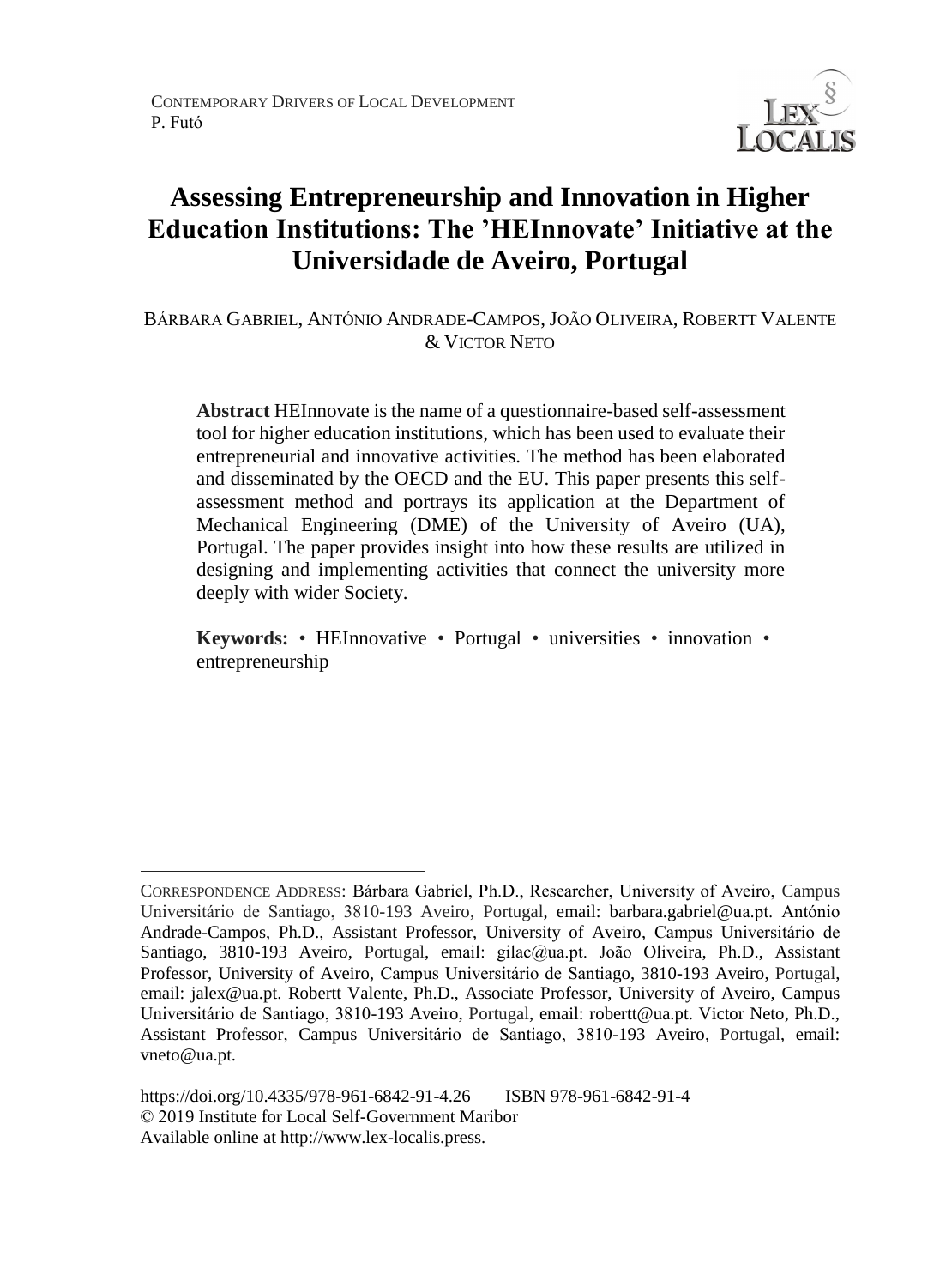### **1 Introduction**

HEInnovate is the name of a questionnaire-based self-assessment tool for higher education institutions (HEIs), which has been used to evaluate their entrepreneurial and innovative activities. This paper presents this self-assessment method and portrays its application at the Department of Mechanical Engineering (DME) of the University of Aveiro (UA), Portugal.

The elaboration of the method and its international dissemination is an initiative of the European Commission, of the EU Commission's Directorate General (DG) Education, Youth, Sport and Culture,<sup>1</sup> and of the Local Economic and Employment Development Programme (LEED) of the Organisation for Economic Co-operation and Development (OECD). The HEInnovate Programme was launched in 2013 (OECD 2014). The participating institutions (universities, university colleges, polytechnics, etc.) have used this method in dozens of countries to assess their leadership and staff capabilities, together with links with business. The lessons learnt from the international application of the HEInnovate instrument have been summarized in a series of publications (e.g. OECD 2018).

HEInnovate was used twice at DME as a tool for positioning the department (Gabriel 2017). This exercise was fully supported by the leadership structure of UA. The current paper describes the setup, the implementation of the questionnaire-based tool within DME, and especially its results and related outcomes. In particular, the paper provides insight into how these results are utilized in designing and implementing activities that connect the university more deeply with wider society.

# **2 Project activities**

HEInnovate – as a method – was applied in the self-assessment of the department twice – in 2015 and 2016. In 2013 the OECD originally introduced the method with only seven groups of evaluation questions, also called dimensions (OECD 2013). The extension of the evaluation questionnaire by an additional, eighth dimension, "Digital Transformation and Capability," has occurred later on. Thus, users at the Department applied seven dimensions to analyse and diagnose their experience and to assess the extent of innovation- and entrepreneurship-friendliness of the University. During the questionnaire-based survey, respondents were asked to evaluate a series of relevant criteria/statements (see Table 1). The same process was followed during the interviews and group sessions.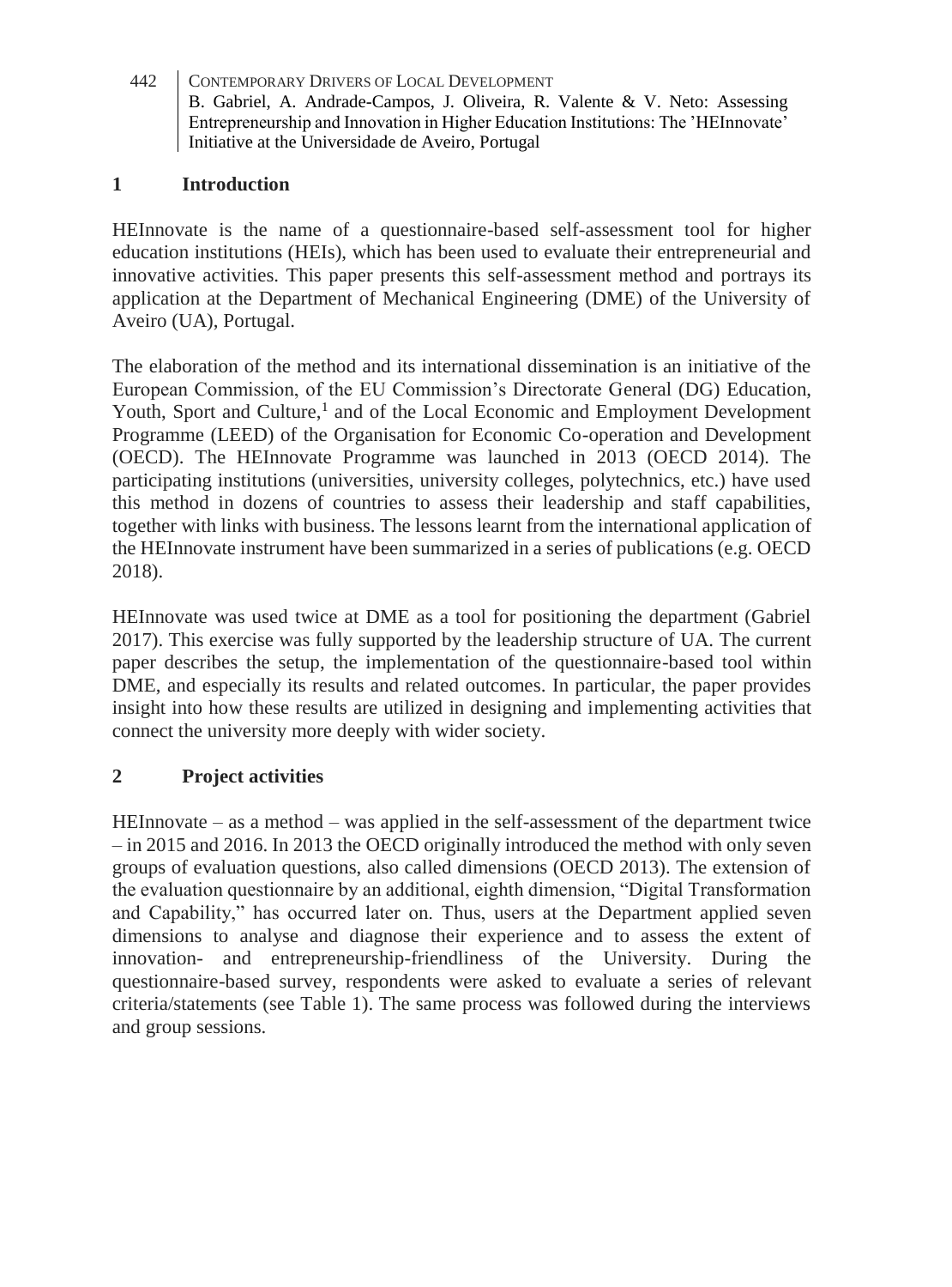| Dimension                                    | Selected examples of criteria/statements for numerical<br>evaluation                              |
|----------------------------------------------|---------------------------------------------------------------------------------------------------|
| Leadership and<br>Governance                 | Entrepreneurship is a major part of the university strategy.                                      |
|                                              | There is commitment at a high level to implement the                                              |
|                                              | entrepreneurial strategy.                                                                         |
|                                              | The entrepreneurial agenda is supported by a wide variety of                                      |
| Organisational<br>Capacity: Funding,         | funding sources/investment, including investment<br>by<br>external stakeholders.                  |
| People and Incentives                        | The higher education institution has sustainable financing in                                     |
|                                              | place to sustain the entrepreneurial university strategy.                                         |
| Entrepreneurial<br>Teaching and<br>Learning  | The higher education institution is structured in such a way                                      |
|                                              | that it stimulates and supports the development of                                                |
|                                              | entrepreneurial mindsets and skills.                                                              |
|                                              | Staff takes an entrepreneurial approach to teach in all                                           |
|                                              | departments, promoting diversity and innovation in teaching                                       |
|                                              | and learning.                                                                                     |
| Preparing and<br>Supporting<br>Entrepreneurs | The university raises awareness of the value/importance of                                        |
|                                              | developing entrepreneurial abilities amongst staff and<br>students.                               |
|                                              | The university actively encourages individuals to become                                          |
|                                              | entrepreneurial.                                                                                  |
| Knowledge Exchange<br>and Collaboration      | The university is committed to knowledge exchange with                                            |
|                                              | industry, society and the public sector.                                                          |
|                                              | in<br>university demonstrates<br>active involvement<br>The                                        |
|                                              | partnerships and relationships with a wide range<br>of                                            |
|                                              | stakeholders.                                                                                     |
| The Internationalized<br>Institution         | Internationalization is a key part of the university's                                            |
|                                              | entrepreneurial strategy.                                                                         |
|                                              | The university explicitly supports the international mobility                                     |
|                                              | of its staff and students (including Ph.D. students).                                             |
| <b>Measuring Impact</b>                      | The university assesses the impact of its strategy on<br>entrepreneurship across the institution. |
|                                              |                                                                                                   |

**Table 1:** Structure of the HEInnovate questionnaire and selected criteria/statements

Source: OECD (2013).

During the first application of HEInnovate at the department in 2015, the sample of respondents consisted of one hundred and four persons, all of the members of the Research Unit 'Centre for Mechanical Technology and Automation' (TEMA) (Hetherington *et al.* 2015). The implementation of the HEInnivate instrument followed a consistent, systematic and practical approach, described as follows: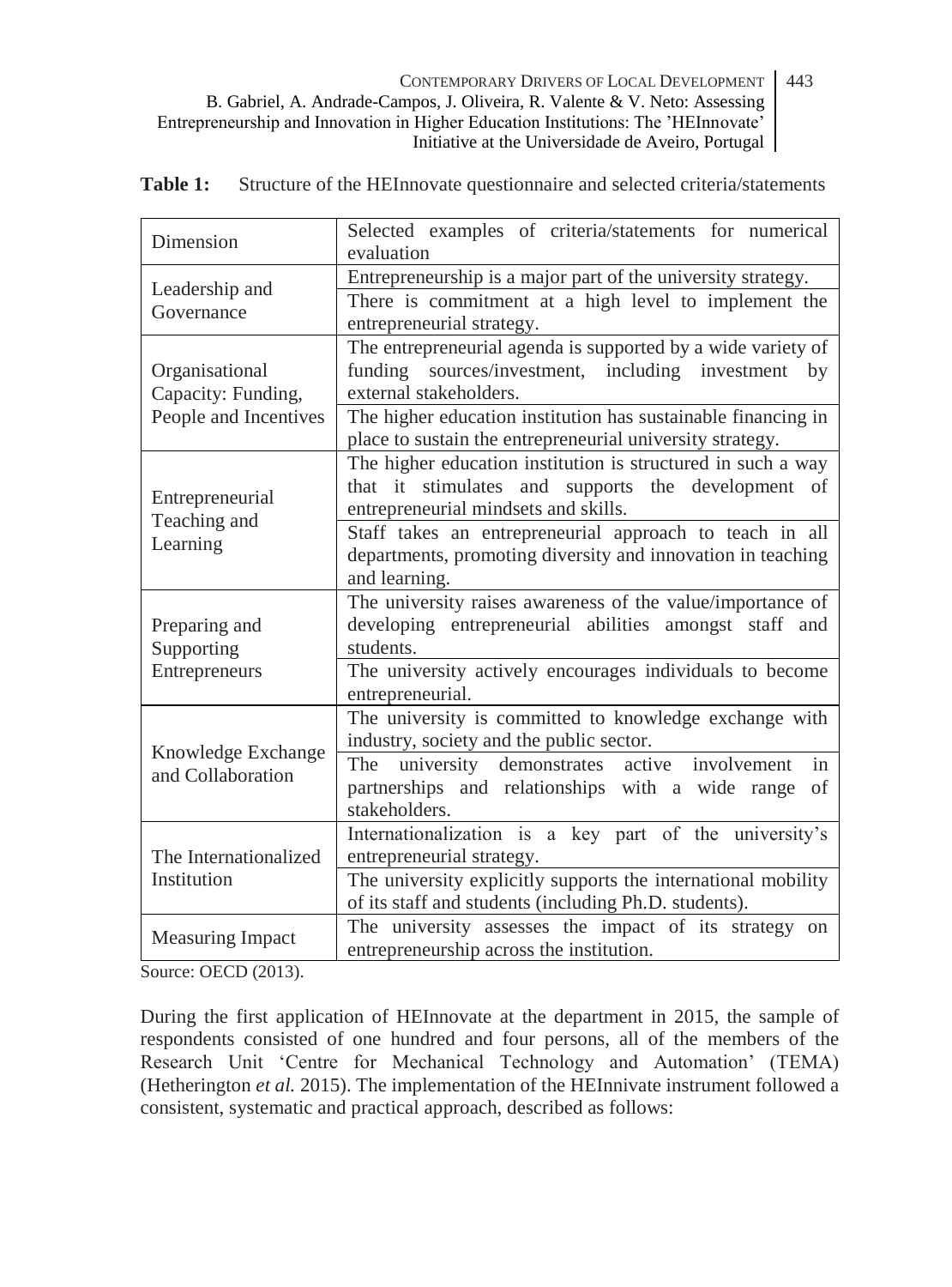- 444 CONTEMPORARY DRIVERS OF LOCAL DEVELOPMENT B. Gabriel, A. Andrade-Campos, J. Oliveira, R. Valente & V. Neto: Assessing Entrepreneurship and Innovation in Higher Education Institutions: The 'HEInnovate' Initiative at the Universidade de Aveiro, Portugal
- A workshop<sup>2</sup> was organized about the potential, objectives, functionality and expected impact of the program, which was followed up by a preliminary study.
- The primary target audience was defined with the support of the Director of the DME. The target audience was selected in a way as to represent the wide range of visions and perceptions of different actors inside DME and UA, namely:
	- o Scholars working on projects;
	- o Post-Doctoral and Ph.D. students;
	- o Researchers;
	- o Professors.
- Personal invitations were sent to each person from the target groups, using official email communications through the HEInnovate Internet platform. To this end, a workgroup was created within HEInnovate on November  $25<sup>th</sup>$ , 2014, entitled "Department of Mechanical Engineering, University of Aveiro, Portugal". The personal emails sent by the organizers of the present report also included a summary of the main ideas behind HEInnovate and its importance for the purpose of effectively raising awareness about the self-assessment tool.
- The time period for data collection for the assessment was defined as November  $25<sup>th</sup>$  to December 31<sup>st</sup>, 2014.
- The analysis of the incoming data and the preparation of a preliminary report lasted from January  $1<sup>st</sup>$  to February 28<sup>th</sup>, 2015.
- Personal invitations to personal discussion sessions were sent out using the official email communication channel, offered by the HEInnovate Internet platform.
- Personal discussions were held on March  $3<sup>rd</sup>$ , 2015 in order to enrich the findings with individual feedback.

The questionnaire was completed online via the HEInnovate Internet platform. The data collection software ensured that the confidentiality of the users was automatically respected. One hundred and four invitations to complete the self-assessment were sent out. Only 40% of the former were invited to a personal discussion, being these individuals those who had completed the questionnaire and given permission for the recording of their personal data. Figure 1 shows the proportion of respondents that participated in each phase.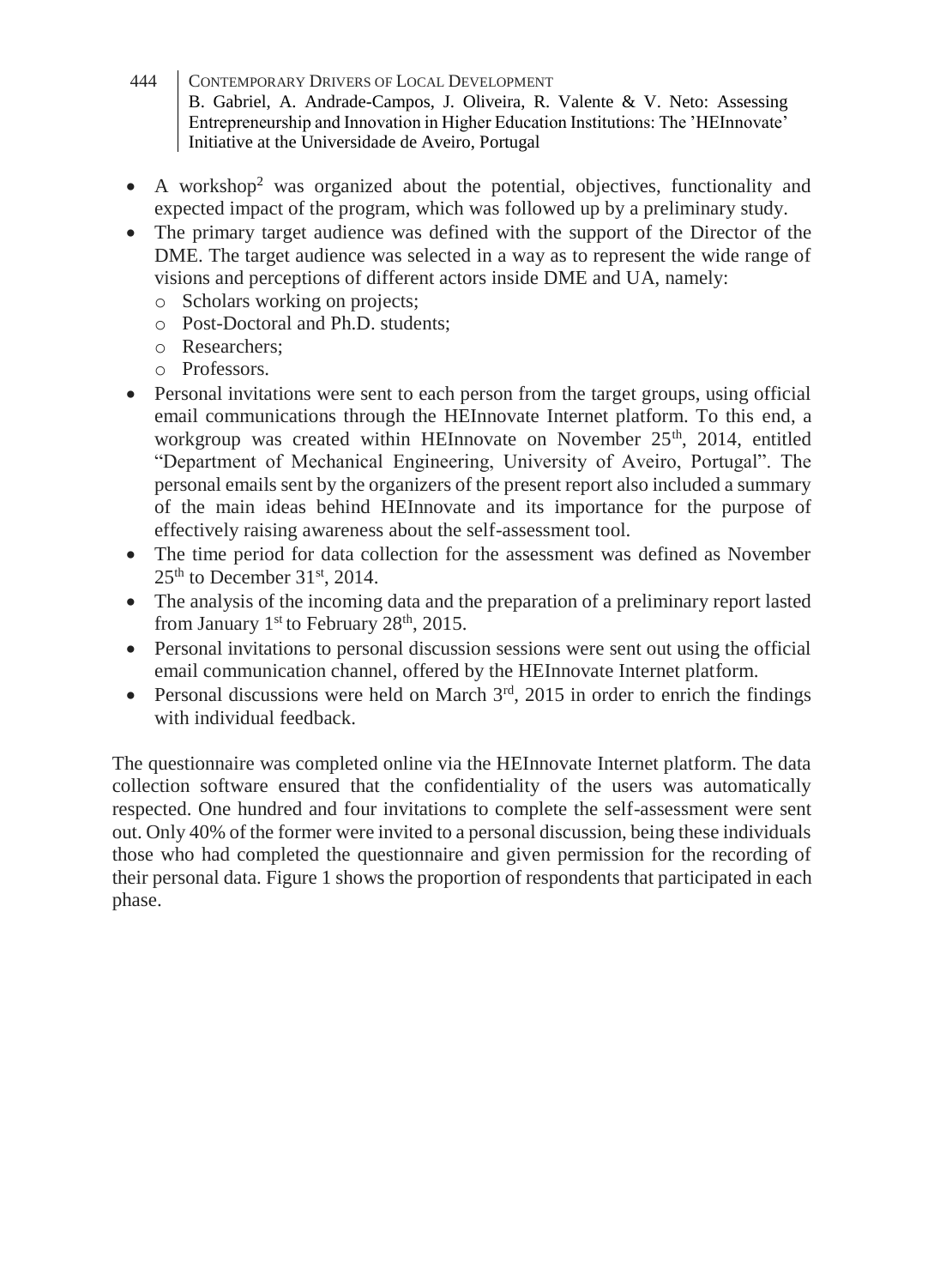**Figure 1:** Proportions of sample invited to participate according to the participation activity



With regard to the completed questionnaires, the positions and professional categories of respondents within HEI were distributed across four main fields, as shown in Figure 2.

Figure 2: Proportions of respondents according to position/professional category



About 43% of respondents to the questionnaire decided to remain anonymous.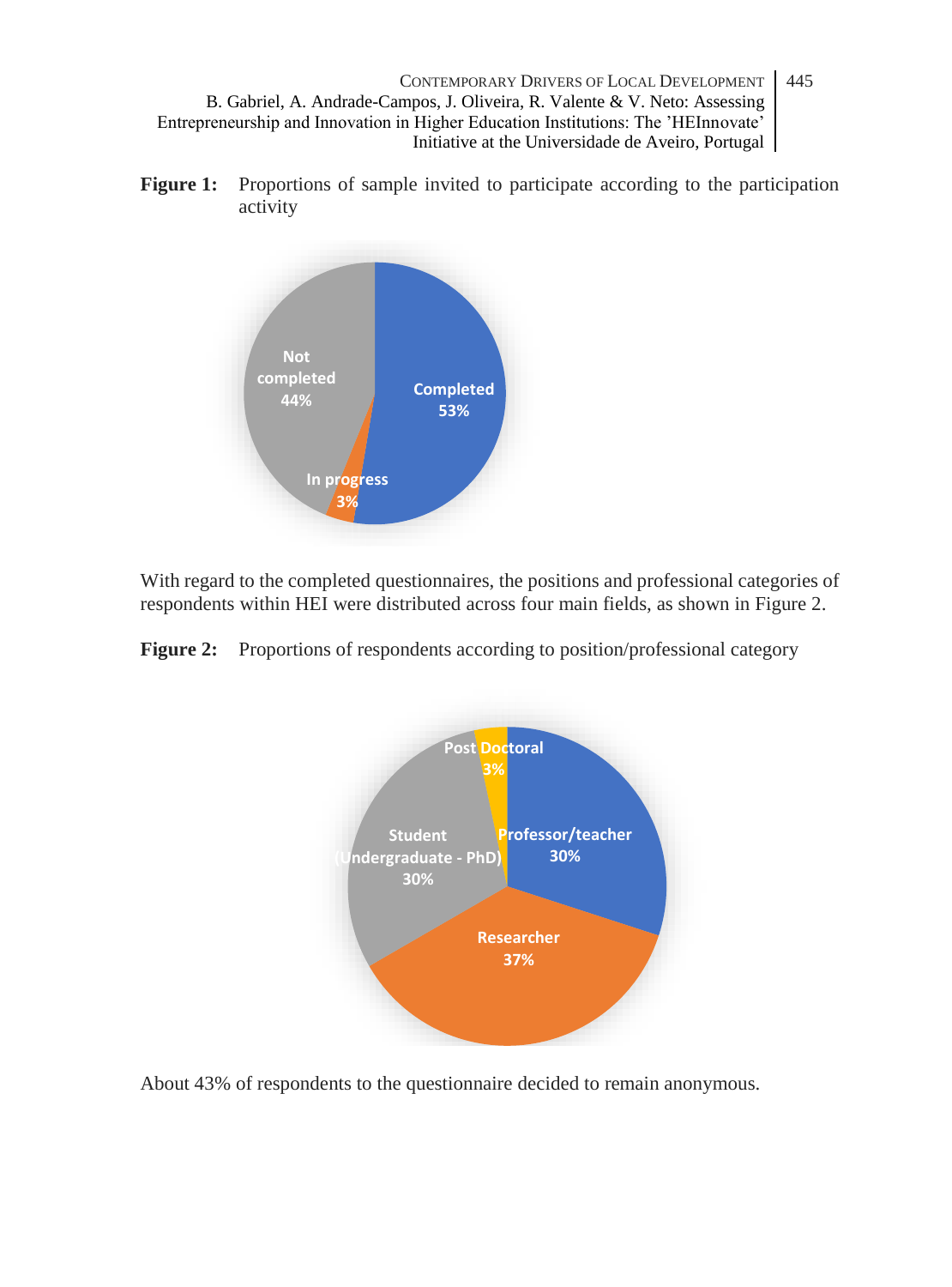The results of the questionnaire-based survey were shared and debated in a personal discussion session which was devoted to the following topics:

- The usability and user-friendliness of the self-assessment tool, and personal experiences with HEInnovate;
- Did the application of HEInnovate contribute to any changes in the perception of entrepreneurship at the department?
- How can HEInnovate be used, in practice, to initiate long-term, sustainable institutional changes?
- Identifying the key stakeholders to be involved;
- Current challenges to making a real change in attitudes at the university;
- Feasibility or relevance of widening the application of the HEInnovate instrument to other levels of the institution.

During the personal discussions, the 'Entrepreneurship Development in Teaching & Learning' topic was the one debated at greatest length. The project highlighted that the stakeholders participating in the discussions had distinct perceptions and visions about how entrepreneurship should be present at the University (Heitor and Horta 2016). During the personal discussion, the opinions of students were also voiced, since the members of the Association of Mechanical Engineering Students (NEEMec)<sup>3</sup> of UA was also contacted and invited to use HEInnovate.

On the occasion of the second application of HEInnovate at the University, in 2016, project managers ensured the deeper engagement of users based on lessons learnt from the first application of the HEInnovate instrument. For this purpose, among others, an additional personal discussion was organized prior to implementing the questionnairebased survey.

During the personal meetings, HEInnovate was optimized as a communication instrument to foster the entrepreneurial and innovative spirit of the university. The meetings improved the applicability of the HEInnovate assessment method to the particular case of the Department of Mechanical Engineering and the Integrated Master course in Mechanical Engineering. At this point, the relevance of each of the seven topical areas (also called dimensions) was discussed, interpreted and contextualized for each of the targeted respondent groups, namely, for the students, for the staff of departments, and for the staff of the rectory (Gabriel *et al.* 2016c).

# **3 Lessons learnt from the project**

Respondents and other stakeholders who have participated in the project found that HEInnovate was a powerful tool for diagnosis, both for individuals and for the institution. There was a wide agreement that the findings/outputs are operationalizable; i.e., they can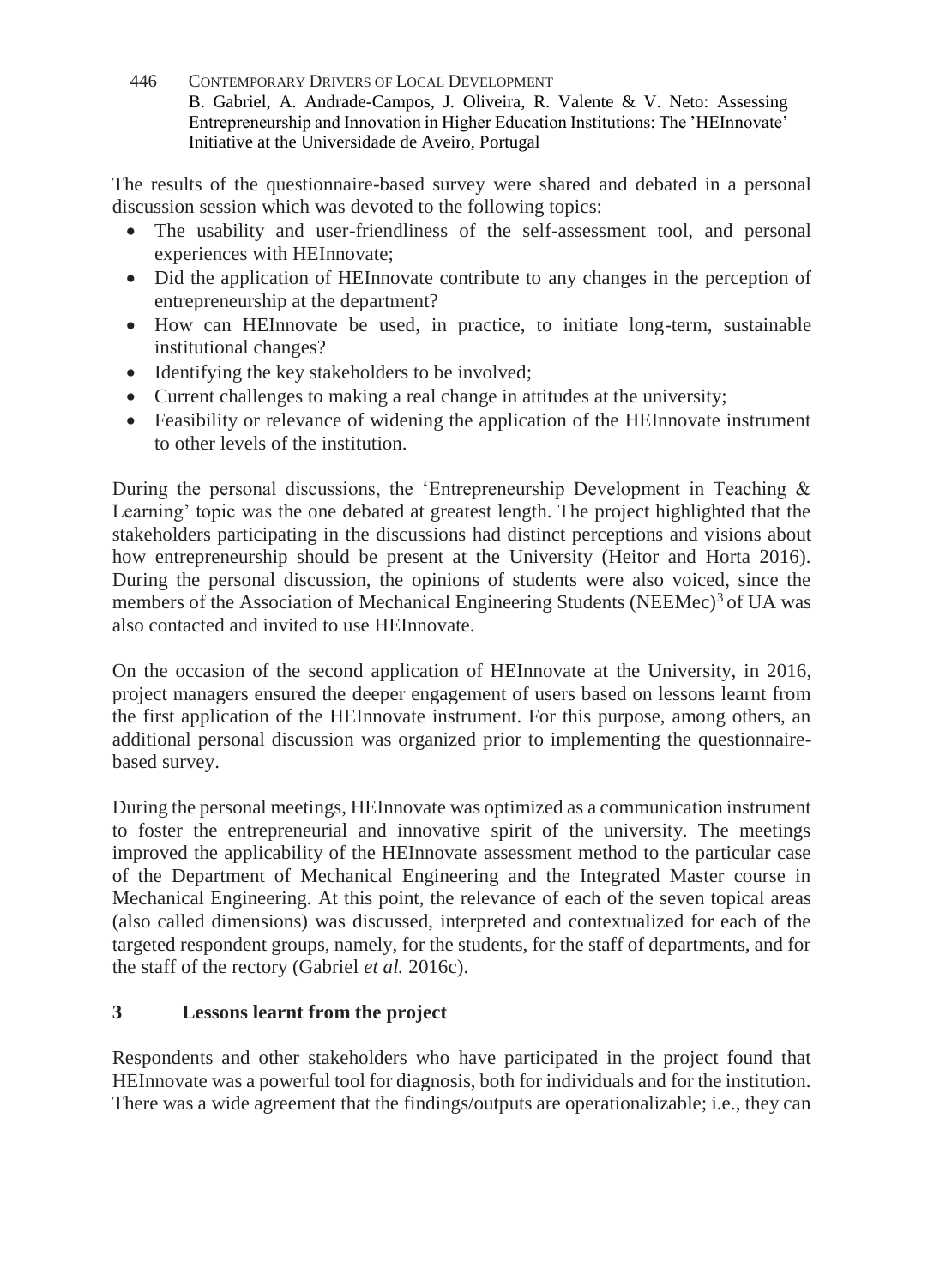be immediately converted into strategic actions. The responses to the questionnaires and the personal discussions revealed the following findings.

The Project contributed to the creation of the Science and Engineering Education (SEE) Group within the university in 2015. This is composed of a team of teachers from higher education and researchers from the Department of Mechanical Engineering. Initially, the group focused on the study and development of skills that are essential to the teaching of engineering-related fields, namely those most similar to mechanical engineering at the university level. The SEE Group is currently working on improving educational services and facilitating interaction with students to attract them to Science, Technology, Engineering and Mathematics subjects (STEM) and the respective careers. The university has developed innovative models of teaching entrepreneurship in classrooms and at summer academies. Several activities were carried out to improve the engagement of academic staff and students in studying entrepreneurship, innovation and STEM (Neto 2018; Gabriel 2015).

In 2016, the SEE Group organized the first National Engineering Education Forum, which attracted one hundred participants, to debate the future of engineering education (Gabriel *et al.* 2016b). The aim of the forum was to improve university leadership and governance with special respect to entrepreneurial teaching and learning, training, and supporting entrepreneurs, facilitating knowledge exchange and collaboration in an internationalized setting. The summary report of the forum (SEE Group 2016) reinforced the fact that the keys to better engineering education are improving the professional profiles of higher education teachers (EC 2017a), and introducing innovative models and methodologies for learning and teaching.

International connections in the field of entrepreneurship and innovation have proved to be fundamental to research, development and innovation (RD&I) activities.

- The academic staff of UA has attended training courses offered by a German thinktank of entrepreneurship research, Strascheg Center for Entrepreneurship (SCE), München. The courses were attended by the academic staff at the university and by teachers from other higher education institutions (HEInnovative 2017; EC 2017b; University of Aveiro 2016a; University of Aveiro 2016b; University of Aveiro 2016c).<sup>4</sup>
- Under the scope of the Erasmus + Programme, students and teachers at UA participated in classes and workshops devoted to entrepreneurship research, presented by European experts.
- In 2018, the University of Aveiro, in a joint initiative with the Portuguese Society for Engineering Education (SPEE), organized the Third International Conference of the Portuguese Society for Engineering Education.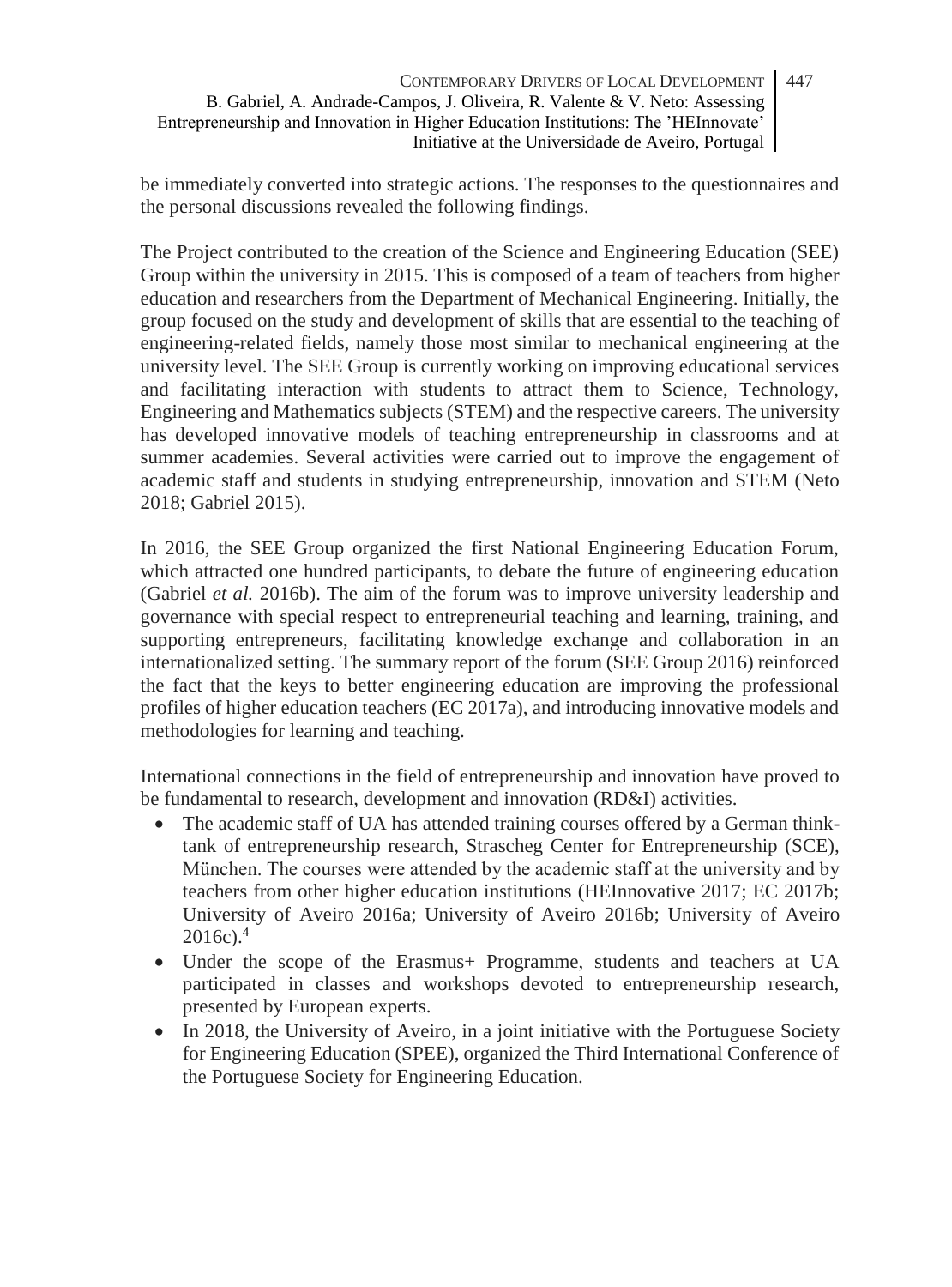The SEE Group and the HEInnovate Project have contributed to more active research activities at the university, resulting in a wide range of scientific publications (Andrade-Campos *et al.* 2018a; Andrade-Campos *et al.* 2018b; Gabriel 2017; Gabriel *et al.* 2016a; Gabriel *et al.* 2016b; Gabriel *et al.* 2016c; Gabriel *et al.* 2017; Gabriel *et al.* 2018).

DME has participated in six European RD&I projects in collaboration with international partners under the scope of the Horizon 2020 EU Research and Innovation programme. Moreover, DME also participated in a national research and development project under the *Fundação Calouste Gulbenkian* program for innovation in Higher Education (Ashley 2018).

# **4 Impact**

One of the goals of the SEE Group is to convert the results of its Research, Development and Innovation (RD&I) results into impacts on society that go beyond the boundaries of the scientific community and the university. HEInnovate has provided guidance on to how to improve inter-university communication, and how the graduates of UA can apply the results of RD&I in entrepreneurial projects and in start-up companies (Hofer and Kaffka 2018).

HEInnovate has improved awareness about entrepreneurship and innovation at the university, helped increase the quantity and quality of knowledge about important related areas, and improved both inter- and intra-departmental communication between colleagues, as well as with the central administration of the university. Particularly, the momentum generated by the HEInnovate Project has facilitated the collaboration of various departments of UA in various projects.

At the national level, the HEInnovate Project has facilitated the participation of UA in relevant professional networks and positioned UA as an active partner in different initiatives involving HEIs for entrepreneurship and innovation.

At the international level, the HEInnovate Project has increased the number of collaborative projects with international partners and facilitated the interactive dissemination of scientific knowledge.

### **5 Conclusions**

The HEInnovate initiative has supported the members of the SEE Group to properly diagnose and understand the level of entrepreneurship and innovation within the Department of Mechanical Engineering of University of Aveiro, Portugal. It has also catalysed important debates about the entrepreneurial and innovative strategy of the university (Hofer and Kaffka 2018).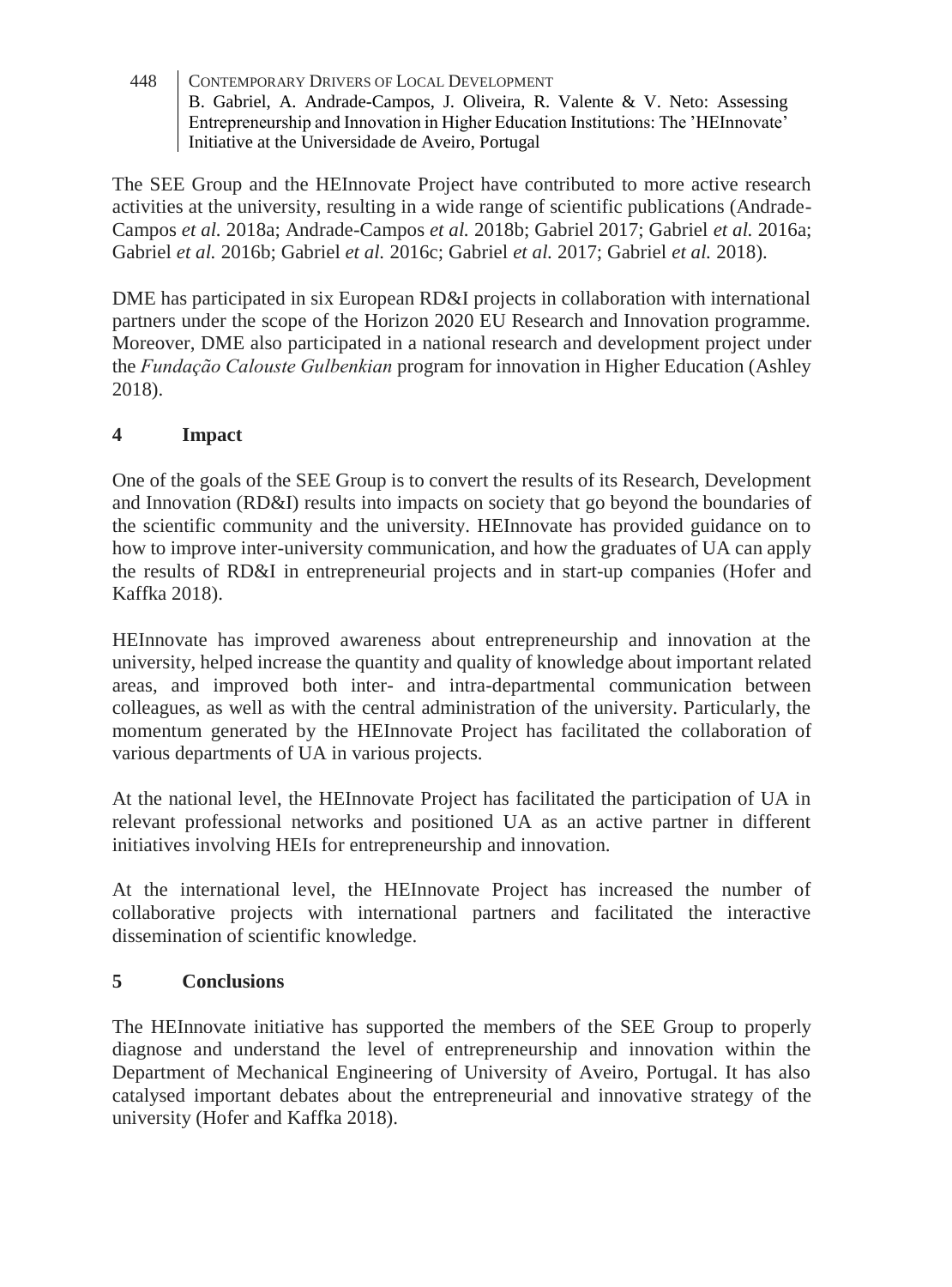The project has also identified several barriers to innovation and entrepreneurship within HEI, such as:

- People's resistance to change.
- Doubt about the relevance of entrepreneurship as a tool for growth and knowledge.
- Mistrust associated with colleagues positioned lower in the hierarchy of HEIs.

The project highlighted the importance of teachers at HEIs having an entrepreneurshipfriendly and innovative attitude and pointed out the overriding importance of international connections and networks, crucial for engaging in effective collaboration.

### **Notes:**

<sup>1</sup> This DG was formerly called DG Education and Culture.

<sup>2</sup> 'HEInnovate workshop: Entrepreneurial University Good Practice Exchange'. November 18th, 2014, Lisbon.

3 In Portuguese: NEEMec = Núcleo de Estudantes de Engenharia Mecânica.

<sup>4</sup> For further information please check:

- Re-launch of HEInnovative, Innovating Higher Education, 18 November 2015, Brussels, Belgium. Available at: https://heinnovate.eu/en/news/heinnovate-re-launch-november-18th (15 March, 2019).
- Conference i3: iGNITE. iNSPIRE. iNNOVATE Facilitating change in Higher Education, 19–20 May 2016, Brussels, Belgium. Available at: https://heinnovate.eu/en/news/i3 igniteinspireinnovate-event-registration-now-open (15 March, 2019).
- Make Innovation Work in Higher Education Conference, 27–28 February 2018, Brussels, Belgium.
- Train the Trainers Western Balkans and HEInnovate: Supporting Institutional Change in Higher Education, 14–15 June 2018, Ruse, Bulgaria. Available at: https://heinnovate2018 bulgaria.eu/ (15 March, 2019).

### **References:**

- Andrade-Campos, A., Gabriel, B., Moreira, G. O., Dias de Oliveira, J., Valente, R. & Neto, V. (2018a) *Higher Education Enhancement Tool HEAT*. 5º Congresso Nacional de Práticas Pedagógicas no Ensino Superior (CNaPPES), 12–13 July.
- Andrade-Campos, A., Gabriel, B., Moreira, G. O., Dias de Oliveira, J., Valente, R. & Neto, V. (2018b) *Towards Excellence in Engineering Education - The profile of Higher Education Teachers on Engineering Programs. CISPEE 2018.* Presentation on the Third International Conference of the Portuguese Society of Engineering Education, Aveiro, Portugal, 27–29 June.
- Ashley, J. (2018) The Role of Champions, In: Ashley, J. (ed.) *Human Resilience Against Food Insecurity* (Cambridge: Academic Press), pp. 167–172, https://doi.org/10.1016/B978-0-12- 811052-2.00010-X.
- Bacigalupo, M., Kampylis, P., Punie, Y. & Van den Brande, G. (2016) *EntreComp: The Entrepreneurship Competence Framework* (Brussels: JRC Science for Policy Report, European Commission), available at: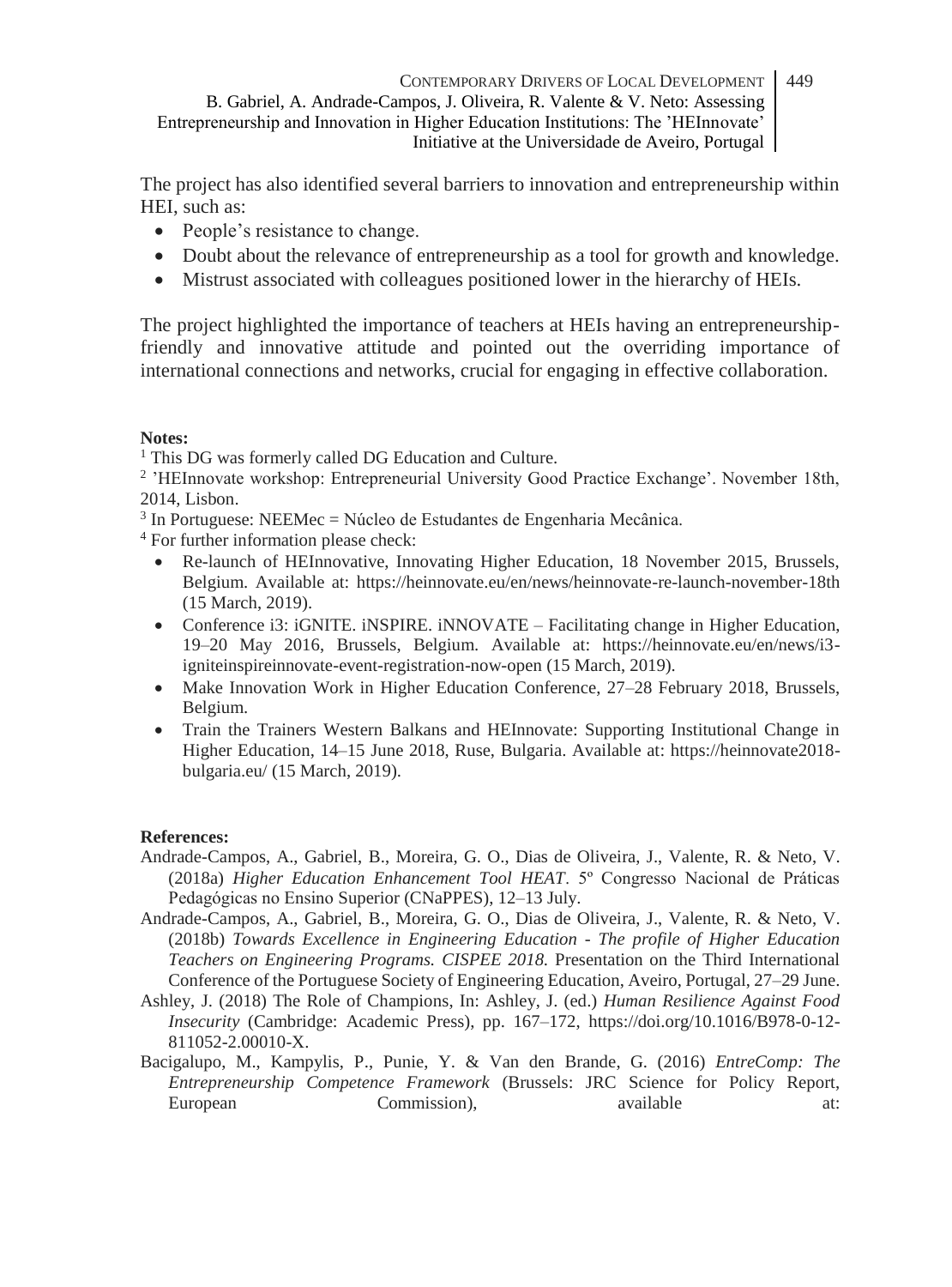http://publications.jrc.ec.europa.eu/repository/bitstream/JRC101581/lfna27939enn.pdf (March 15, 2019).

- *Conference i3: iGNITE. iNSPIRE. iNNOVATE* (2016) Facilitating change in Higher Education, Brussels, Belgium, 19–20 May, available at: https://heinnovate.eu/en/news/i3 igniteinspireinnovate-event-registration-now-open (March 15, 2019).
- European Commission (2017a) Communication from the Commission to the European Parliament, the Council, the European Economic and Social Committee and the Committee of the Regions – on a Renewed EU agenda for higher education, adopted on May 30, available at: https://eurlex.europa.eu/legal-content/EN/TXT/PDF/?uri=CELEX:52017DC0247&from=DA (March 15, 2019).
- European Commission (2017b) Report of the 7th University Business Forum For Innovation and modernisation, Brussels, Belgium, 6–7 April, available at: https://ec.europa.eu/education/sites/education/files/university-business-forum-2017 report\_en.pdf (March 15, 2019).
- Gabriel, B. (2015) *Emotional Learning - Do you want a T.I.P.?.* Poster Presentation at Teaching Day, Universidade de Aveiro, Aveiro, Portugal, 2 December.
- Gabriel, B. (2017) *HEInnovate @ Department of Mechanical Engineering of the University of Aveiro, Portugal*. Entry presentation to the HEInnovate platform, July.
- Gabriel, B., Andrade-Campos, A., Dias de Oliveira, J., Valente, R. & Neto, V. (2016a) *Methodologies for Engineering Learning and Teaching MELT: approach - A way to bring young people to science and science to young people*. 2nd International Conference of the Portuguese Society for Engineering Education (CISPEE), available at: DOI:10.1109/CISPEE.2016.7777724 (March 15, 2019).
- Gabriel, B., Andrade-Campos, A., Dias de Oliveira, J., Valente, R. & Neto, V. (2016b) *Open thinktank on engineering education – A forum of "face-to-face" debate between stakeholders*. 2nd International Conference of the Portuguese Society for Engineering Education (CISPEE), Via Real, Portugal, 20–21 October.
- Gabriel, B., Oliveira, J. & Valente, R. (2016c) *Using the HEInnovate assessment tool within the Department of Mechanical Engineering, University of Aveiro, Portugal: The perspective, voice and vision from the Students.* Presentation at University of Aveiro, Aveiro, Portugal, May.
- Gabriel, B., Andrade-Campos, A., Dias de Oliveira, J., Valente, R. & Neto, V. (2017) Methodologies for Engineering Learning and Teaching (MELT): An Overview of Engineering Education in Europe and a Novel Concept for Young Students, In: Carvalho, L. C. (ed.) *Handbook of Research on Entrepreneurial Development and Innovation Within Smart Cities* (Hershey: IGI Global), pp. 363–391.
- Gabriel, B., Andrade-Campos, A., Dias de Oliveira, J., Valente, R. & Neto, V. (2018) A model for the effective engagement of all stakeholders in engineering education and its pilot implementation, *European Journal of Engineering Education,* 473(6), pp. 950–966.
- *HEInnovative* (2017) Presentation on Entrepreneurship Teach the Teacher Week, Den Haag, The Netherlands, 6–10 March.
- Heitor, M. V. & Horta, H. (2016) Reforming higher education in Portugal in times of uncertainty: The importance of illities, as non-functional requirements, *Technological Forecasting and Social Change,* 113(PB), pp. 146–156.
- Hetherington, L., Gabriel, B. & Valente, R. (2015) *University of Aveiro, Portugal: The Institution's Entrepreneurship Structure and HEInnovate Applied to Mechanical Engineering (OECD Report)* (Paris: OECD).